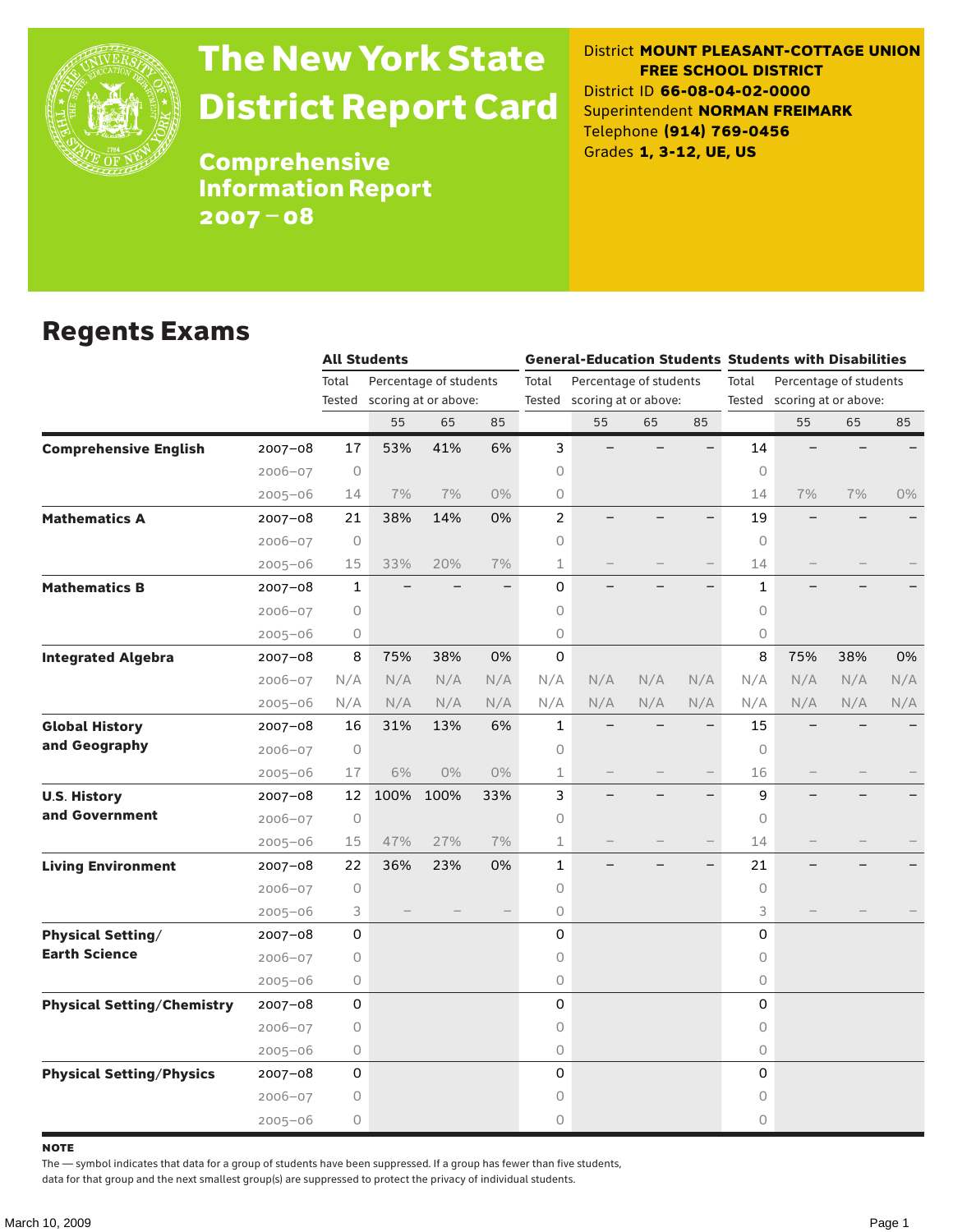District **MOUNT PLEASANT-COTTAGE UNION FREE SCHOOL DISTRICT** District ID **66-08-04-02-0000**

### Regents Competency Tests

|                       |             | <b>All Students</b> |                  |                     |                          | <b>General-Education Students Students with Disabilities</b> |                  |  |
|-----------------------|-------------|---------------------|------------------|---------------------|--------------------------|--------------------------------------------------------------|------------------|--|
|                       |             | <b>Total Tested</b> | Percent Passing: | <b>Total Tested</b> | Percent Passing:         | <b>Total Tested</b>                                          | Percent Passing: |  |
| <b>Mathematics</b>    | $2007 - 08$ | 31                  | 26%              | 0                   |                          | 31                                                           | 26%              |  |
|                       | $2006 - 07$ | 0                   |                  | $\circ$             |                          | $\circ$                                                      |                  |  |
|                       | $2005 - 06$ | 32                  | 50%              | 1                   |                          | 31                                                           |                  |  |
| <b>Science</b>        | 2007-08     | 43                  | 44%              | 2                   |                          | 41                                                           |                  |  |
|                       | $2006 - 07$ | 0                   |                  | 0                   |                          | $\circ$                                                      |                  |  |
|                       | $2005 - 06$ | 28                  | 29%              | 1                   |                          | 27                                                           |                  |  |
| <b>Reading</b>        | $2007 - 08$ | 11                  | 45%              | 0                   |                          | 11                                                           | 45%              |  |
|                       | $2006 - 07$ | $\Omega$            |                  | $\circ$             |                          | $\bigcap$                                                    |                  |  |
|                       | $2005 - 06$ | 14                  | 64%              | 1                   |                          | 13                                                           |                  |  |
| <b>Writing</b>        | 2007-08     | 9                   | 78%              | $\mathbf{1}$        |                          | 8                                                            |                  |  |
|                       | $2006 - 07$ | 0                   |                  | $\Omega$            |                          | $\bigcap$                                                    |                  |  |
|                       | $2005 - 06$ | 19                  | 84%              | 1                   | $\overline{\phantom{m}}$ | 18                                                           |                  |  |
| <b>Global Studies</b> | $2007 - 08$ | 17                  | 12%              | 1                   |                          | 16                                                           |                  |  |
|                       | $2006 - 07$ | 0                   |                  | $\circ$             |                          | $\circ$                                                      |                  |  |
|                       | $2005 - 06$ | 25                  | 20%              | 1                   | $\overline{\phantom{m}}$ | 24                                                           |                  |  |
| <b>U.S. History</b>   | 2007-08     | 4                   |                  | 1                   |                          | 3                                                            |                  |  |
| and Government        | $2006 - 07$ | U                   |                  | $\bigcap$           |                          | $\bigcap$                                                    |                  |  |
|                       | $2005 - 06$ | 12                  | 17%              | $\overline{2}$      |                          | 10                                                           |                  |  |

#### **NOTE**

The — symbol indicates that data for a group of students have been suppressed. If a group has fewer than five students,

data for that group and the next smallest group(s) are suppressed to protect the privacy of individual students.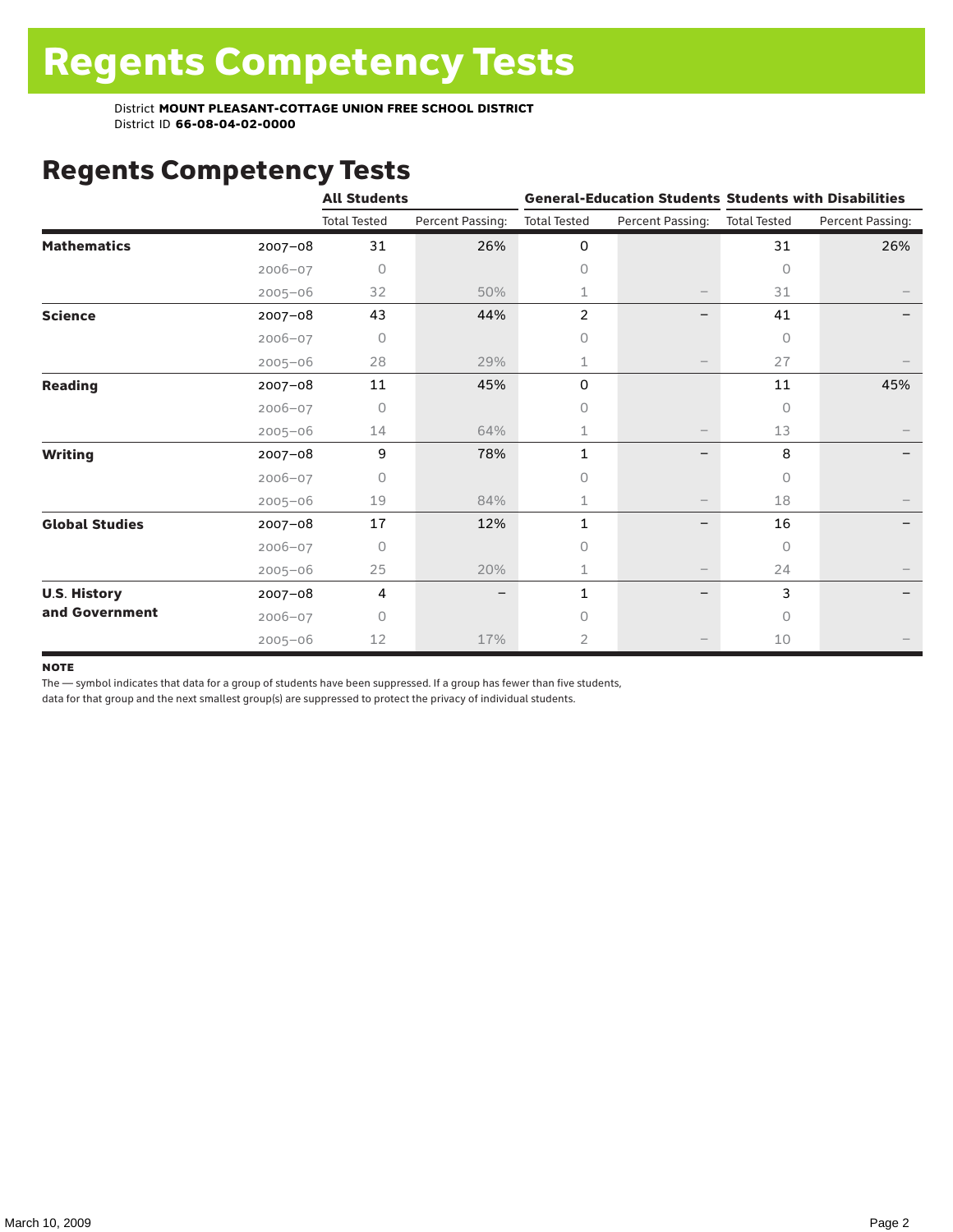District **MOUNT PLEASANT-COTTAGE UNION FREE SCHOOL DISTRICT** District ID **66-08-04-02-0000**

## Elementary/Middle-Level Social Studies 2007–08

|                                   | <b>All Students</b>                                         |     |     |    |       |                                                    | <b>General-Education Students</b> |     |    |       | <b>Students with Disabilities</b>                  |     |     |    |                |
|-----------------------------------|-------------------------------------------------------------|-----|-----|----|-------|----------------------------------------------------|-----------------------------------|-----|----|-------|----------------------------------------------------|-----|-----|----|----------------|
|                                   | Percentage of students<br>Total<br>Tested scoring at level: |     |     |    | Total | Percentage of students<br>Tested scoring at level: |                                   |     |    | Total | Percentage of students<br>Tested scoring at level: |     |     |    |                |
|                                   |                                                             |     |     |    | 4     |                                                    |                                   |     |    |       |                                                    |     |     |    | $\overline{4}$ |
| <b>Elementary</b><br><b>Level</b> |                                                             |     |     |    |       |                                                    |                                   |     |    |       |                                                    |     |     |    |                |
| <b>Middle Level</b>               | 27                                                          | 63% | 33% | 4% | 0%    | 5                                                  | 80%                               | 20% | 0% | 0%    | 22                                                 | 59% | 36% | 5% | 0%             |

#### 2004 Total Cohort Performance on Regents Exams After Four Years

|                                        |                                                              | <b>All Students</b> |     |                       |                                    | <b>General-Education Students</b> |    |              |                                                               | <b>Students with Disabilities</b> |           |     |              |  |
|----------------------------------------|--------------------------------------------------------------|---------------------|-----|-----------------------|------------------------------------|-----------------------------------|----|--------------|---------------------------------------------------------------|-----------------------------------|-----------|-----|--------------|--|
|                                        | Cohort<br>Percentage of<br>$\circ$<br>一<br>students scoring: |                     |     | Cohort<br>⋍<br>S<br>모 | Percentage of<br>students scoring: |                                   |    |              | Cohort<br>$=$<br>Percentage of<br>5<br>문<br>students scoring: |                                   |           |     |              |  |
|                                        |                                                              | $55 - 64$           |     | 65-84 85-100          |                                    | $55 - 64$                         |    | 65-84 85-100 |                                                               |                                   | $55 - 64$ |     | 65-84 85-100 |  |
| <b>Global History</b><br>and Geography | 29                                                           | 0%                  | 3%  | 0%                    | 8                                  | 0%                                | 0% | 0%           |                                                               | 21                                | 0%        | 5%  | 0%           |  |
| <b>U.S. History</b><br>and Government  | 29                                                           | 3%                  | 0%  | 0%                    | 8                                  | 0%                                | 0% | 0%           |                                                               | 21                                | 5%        | 0%  | 0%           |  |
| <b>Science</b>                         | 29                                                           | 3%                  | 10% | 0%                    | 8                                  | 0%                                | 0% | 0%           |                                                               | 21                                | 5%        | 14% | 0%           |  |

#### New York State Alternate Assessments (NYSAA) 2007–08

|                              | <b>All Students</b> |                  |                            |   |   |  |  |  |  |
|------------------------------|---------------------|------------------|----------------------------|---|---|--|--|--|--|
|                              | Total               | Tested at Level: | Number of students scoring |   |   |  |  |  |  |
|                              |                     | 1                | $\mathcal{P}$              | 3 | 4 |  |  |  |  |
| <b>Elementary Level</b>      |                     |                  |                            |   |   |  |  |  |  |
| Social Studies               | 0                   |                  |                            |   |   |  |  |  |  |
| <b>Middle Level</b>          |                     |                  |                            |   |   |  |  |  |  |
| Social Studies               | 0                   |                  |                            |   |   |  |  |  |  |
| <b>Secondary Level</b>       |                     |                  |                            |   |   |  |  |  |  |
| <b>English Language Arts</b> | O                   |                  |                            |   |   |  |  |  |  |
| <b>Mathematics</b>           | Ω                   |                  |                            |   |   |  |  |  |  |
| Social Studies               | O                   |                  |                            |   |   |  |  |  |  |
| Science                      | Ω                   |                  |                            |   |   |  |  |  |  |

The New York State Alternate Assessment (NYSAA) is for students with severe cognitive disabilities. Results for students taking the NYSAA in English language arts, mathematics, and science at the elementary and middle levels are available in the *Accountability and Overview Report* part of *The New York State Report Card*.

The — symbol indicates that data for a group of students have been suppressed. If a group has fewer than five students, data for that group and the next smallest group(s) are suppressed to protect the privacy of individual students.

**NOTE**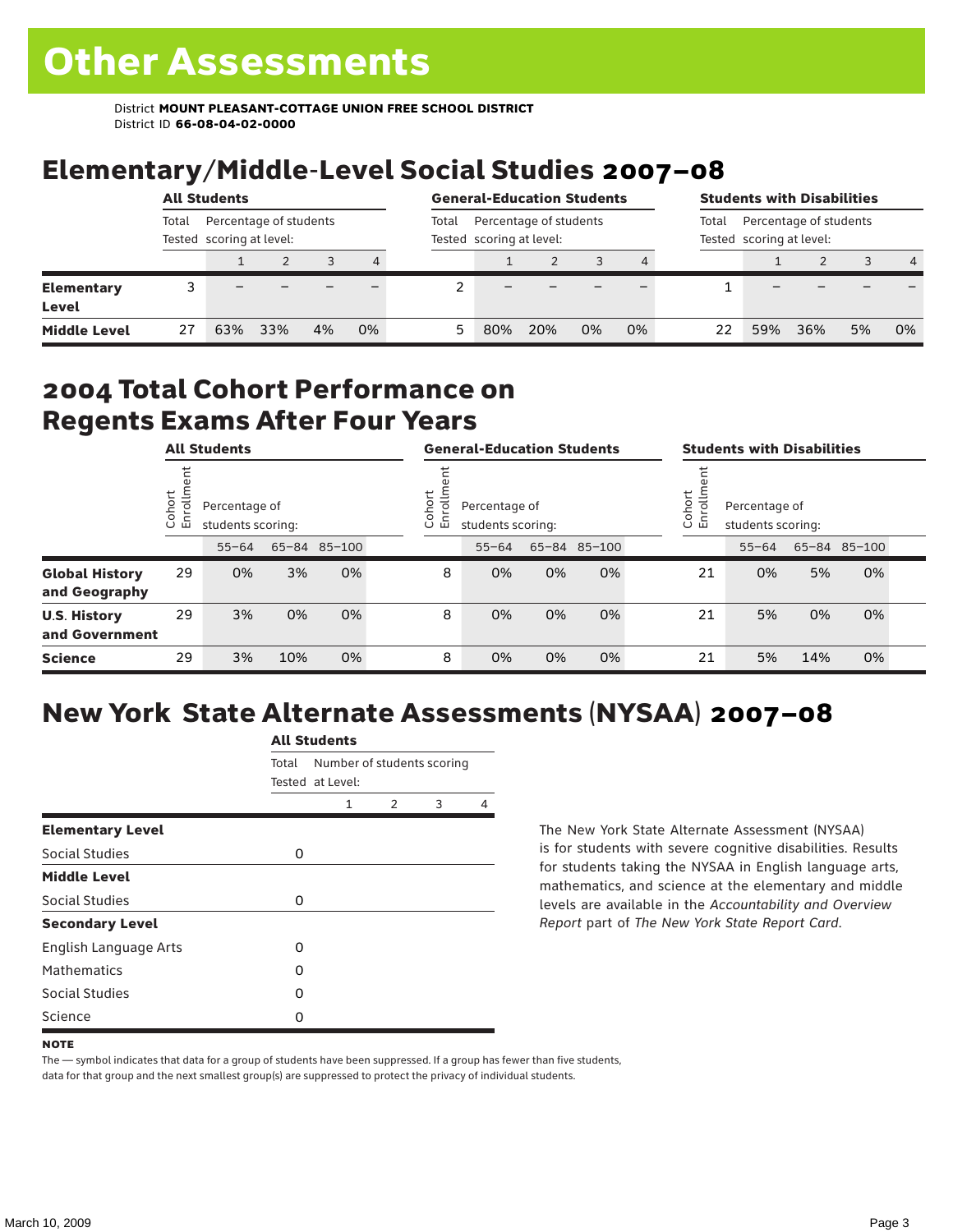District **MOUNT PLEASANT-COTTAGE UNION FREE SCHOOL DISTRICT** District ID **66-08-04-02-0000**

## High School Completers

|                                    |             | <b>All Students</b>   |                            |                       | <b>General-Education Students</b> | <b>Students with Disabilities</b> |                            |  |
|------------------------------------|-------------|-----------------------|----------------------------|-----------------------|-----------------------------------|-----------------------------------|----------------------------|--|
|                                    |             | Number<br>of Students | Percentage<br>of Graduates | Number<br>of Students | Percentage<br>of Graduates        | Number<br>of Students             | Percentage<br>of Graduates |  |
| <b>Total Graduates</b>             | $2007 - 08$ | 3                     |                            | 0                     |                                   | 3                                 |                            |  |
|                                    | $2006 - 07$ |                       |                            |                       |                                   |                                   |                            |  |
|                                    | $2005 - 06$ | 3                     |                            |                       |                                   | 3                                 |                            |  |
| <b>Receiving a Regents Diploma</b> | $2007 - 08$ | 0                     |                            | 0                     |                                   | 0                                 |                            |  |
|                                    | $2006 - 07$ | Ω                     |                            |                       |                                   | Ω                                 |                            |  |
|                                    | $2005 - 06$ |                       |                            | O                     |                                   |                                   |                            |  |
| <b>Receiving a Regents Diploma</b> | $2007 - 08$ | 0                     |                            | O                     |                                   | $\Omega$                          |                            |  |
| with Advanced Designation          | $2006 - 07$ | Ω                     |                            |                       |                                   | Ω                                 |                            |  |
|                                    | $2005 - 06$ |                       |                            | 0                     |                                   | Ω                                 |                            |  |
| <b>Receiving an</b>                | $2007 - 08$ | 0                     |                            | 0                     |                                   | 0                                 |                            |  |
| <b>Individualized Education</b>    | $2006 - 07$ |                       |                            |                       |                                   |                                   |                            |  |
| Program (IEP) Diploma              | $2005 - 06$ |                       | N/A                        |                       |                                   |                                   | N/A                        |  |

NOTE Students receiving Regents diplomas and Regents diplomas with advanced designation are considered graduates; recipients of IEP diplomas are not.

## High School Noncompleters

|                              |             | <b>All Students</b>   |                           |                       | <b>General-Education Students</b> | <b>Students with Disabilities</b> |                           |  |
|------------------------------|-------------|-----------------------|---------------------------|-----------------------|-----------------------------------|-----------------------------------|---------------------------|--|
|                              |             | Number<br>of Students | Percentage<br>of Students | Number<br>of Students | Percentage<br>of Students         | Number<br>of Students             | Percentage<br>of Students |  |
| <b>Dropped Out</b>           | $2007 - 08$ | 0                     |                           | 0                     |                                   | $\Omega$                          |                           |  |
|                              | $2006 - 07$ | 14                    | 6%                        | 10                    | 15%                               | 4                                 | 2%                        |  |
|                              | $2005 - 06$ | 3                     | 2%                        | 0                     |                                   | 3                                 | 2%                        |  |
| <b>Entered Approved High</b> | $2007 - 08$ | 0                     |                           | 0                     |                                   | $\Omega$                          |                           |  |
| <b>School Equivalency</b>    | $2006 - 07$ |                       |                           |                       |                                   |                                   |                           |  |
| <b>Preparation Program</b>   | $2005 - 06$ | 0                     |                           | 0                     |                                   | 0                                 |                           |  |
| <b>Total Noncompleters</b>   | $2007 - 08$ | 0                     |                           | 0                     |                                   | $\Omega$                          |                           |  |
|                              | $2006 - 07$ | 14                    | 6%                        | 10                    | 15%                               | 4                                 | 2%                        |  |
|                              | $2005 - 06$ | 3                     | 2%                        | 0                     |                                   |                                   | 2%                        |  |

### Post-secondary Plans of 2007–08 Graduates

|                                | <b>All Students</b>   |                           |                       | <b>General-Education Students</b> | <b>Students with Disabilities</b> |                           |  |
|--------------------------------|-----------------------|---------------------------|-----------------------|-----------------------------------|-----------------------------------|---------------------------|--|
|                                | Number<br>of Students | Percentage<br>of Students | Number<br>of Students | Percentage<br>of Students         | Number<br>of Students             | Percentage<br>of Students |  |
| To 4-year College              |                       | 33%                       | 0                     |                                   |                                   | 33%                       |  |
| To 2-year College              |                       | 33%                       | 0                     |                                   |                                   | 33%                       |  |
| <b>To Other Post-secondary</b> | 0                     |                           | 0                     |                                   | 0                                 |                           |  |
| <b>To the Military</b>         | 0                     |                           | 0                     |                                   | 0                                 |                           |  |
| <b>To Employment</b>           |                       | 33%                       | 0                     |                                   |                                   | 33%                       |  |
| <b>To Adult Services</b>       | 0                     |                           | 0                     |                                   | 0                                 |                           |  |
| <b>To Other Known Plans</b>    | ი                     |                           | 0                     |                                   | 0                                 |                           |  |
| <b>Plan Unknown</b>            |                       |                           | 0                     |                                   | O                                 |                           |  |